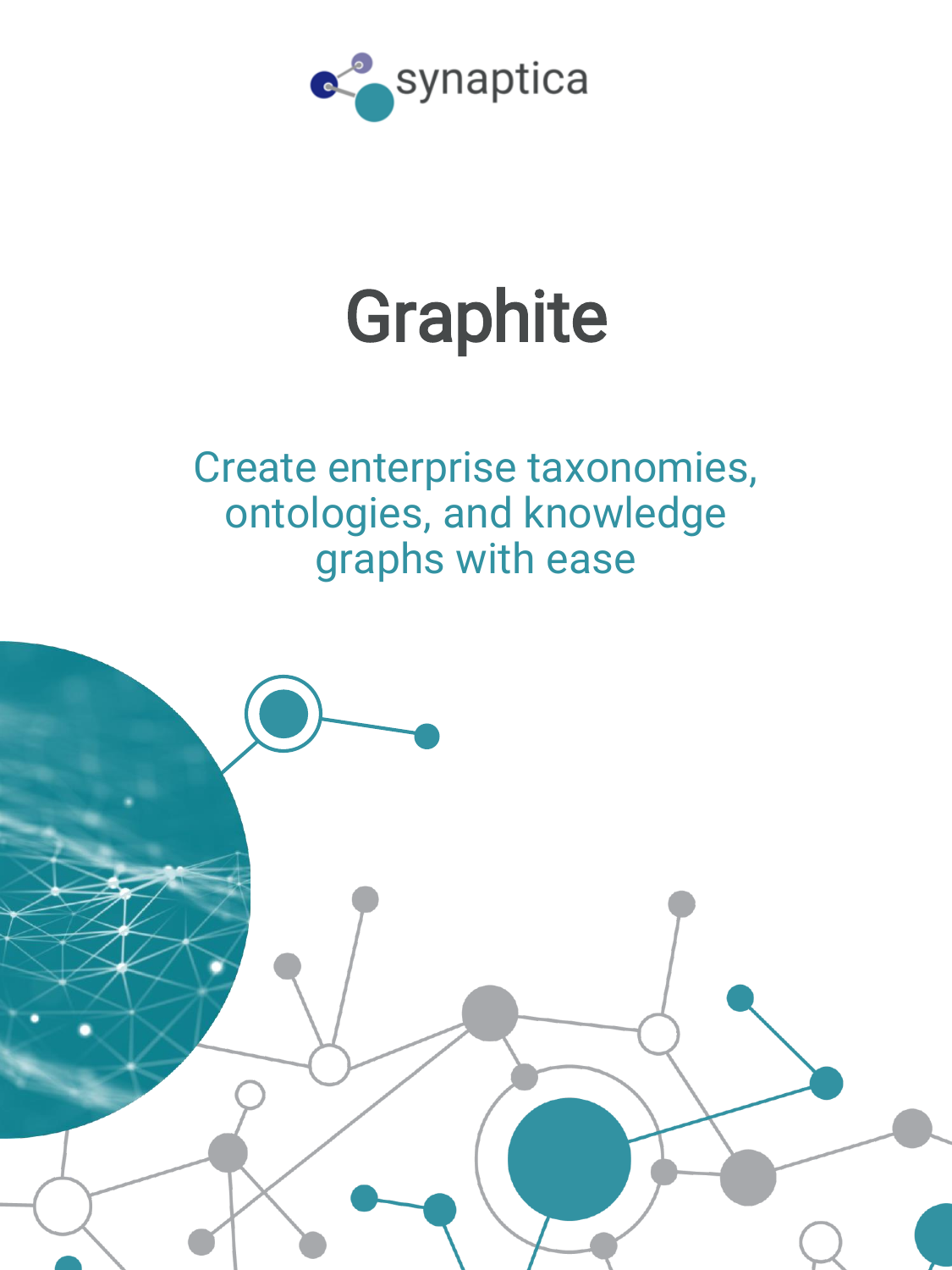Graphite is a standards-based software solution designed to simplify the development of enterprise knowledge organization systems (KOS).

Graphite's simple user interface and workflow tools enable anyone to get started with taxonomies, ontologies and knowledge graphs.

Graphite delivers multiple benefits:

- o Centralize metadata KOS for rapid delivery to multiple information systems
- o Reuse plug-and-play schema templates to build standards-compliant KOS and EKGs in minutes
- o Reduce project costs and fast-track deliverables with libraries of public domain vocabularies
- o Create smarter search and discovery applications leveraging the business logic and semantics of defined schema
- $\circ$  Simplify systems integrations by adopting industry standard data models and portable data formats

Taxonomies, ontologies, and enterprise knowledge graphs (EKGs) deliver richer search experiences, automate processes, and generate insights.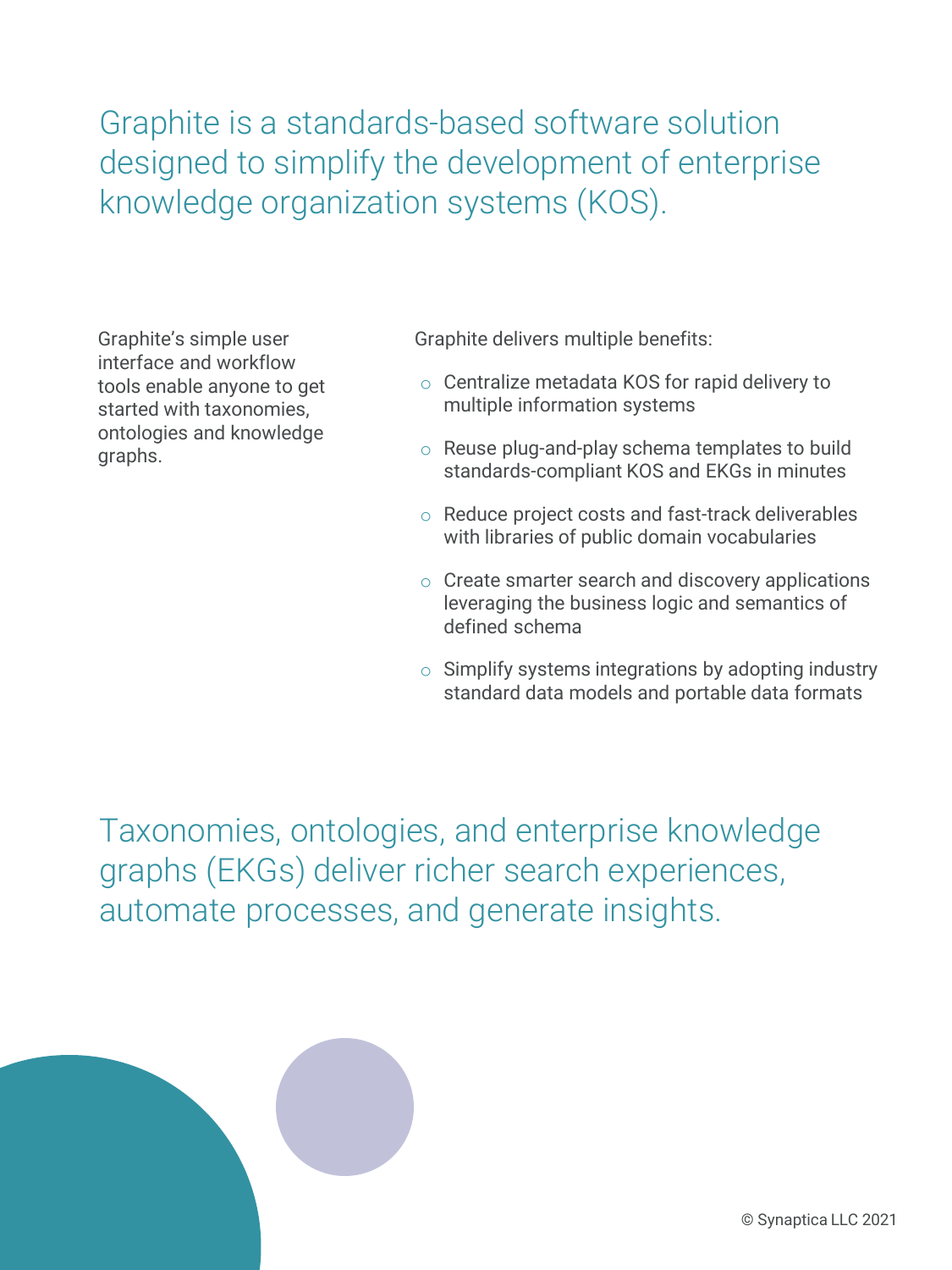## Graphite's feature highlights

#### Simple User Interface

- Collaborative project workspaces
- Project, scheme, and concept visualization
- Reuseable schemas

#### Standards-Based

- Import/export standard files
- Multilingual terminology management
- Linked Data
- REST-based read-write APIs and SPARQL endpoints

#### Workflow & Governance

- Advanced search and batch editing
- Saved queries and scheduled reporting
- Scheme versioning and forking

#### Security & Permissions

- Network-hardened servers integrated with client Single Sign-On
- Role-based user groups and granular permission management
- Cyber Essentials Certification

Simple user interface

> Security & permissions

Workflow & Governance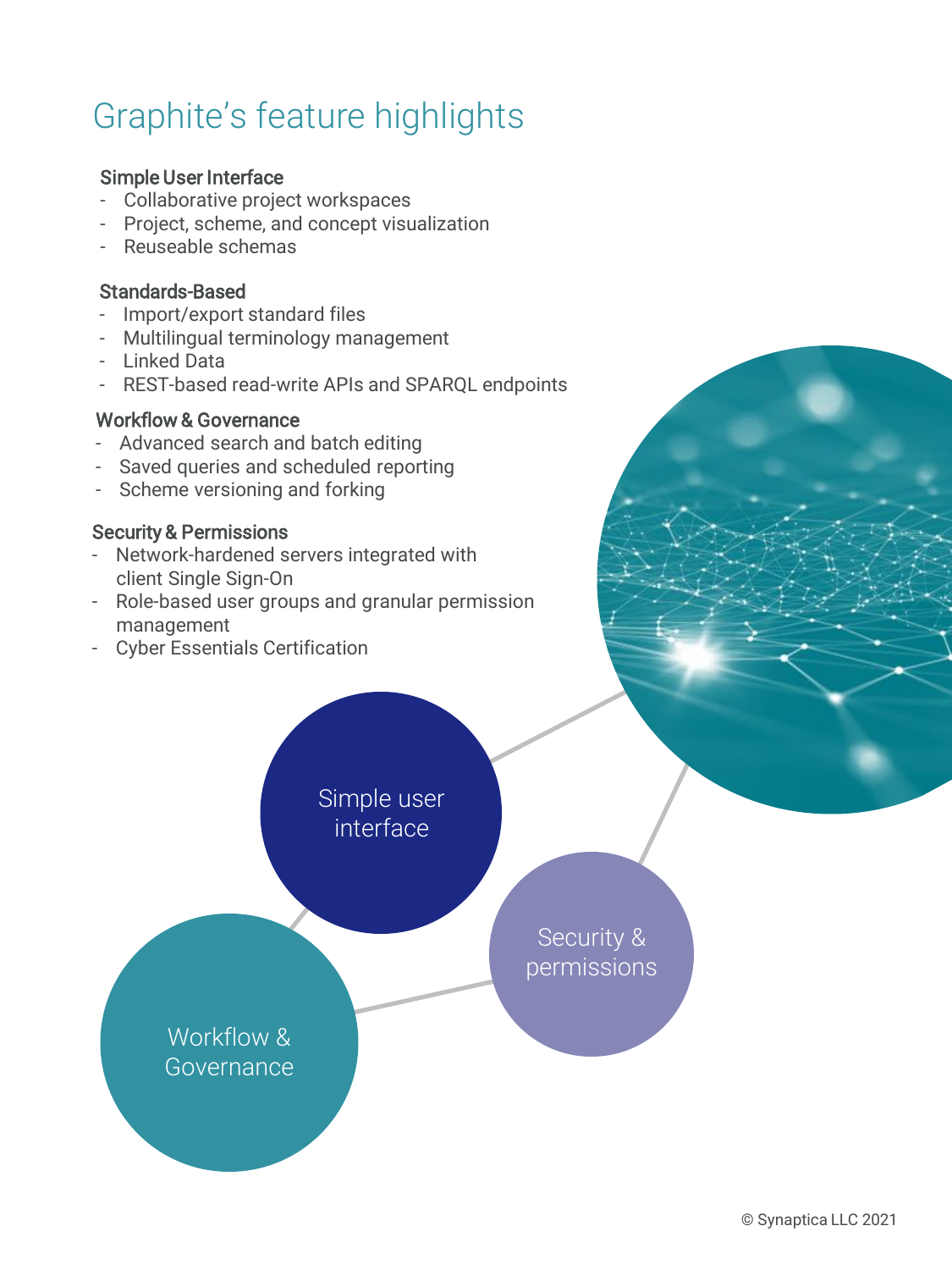### Features and benefits visualized in Graphite